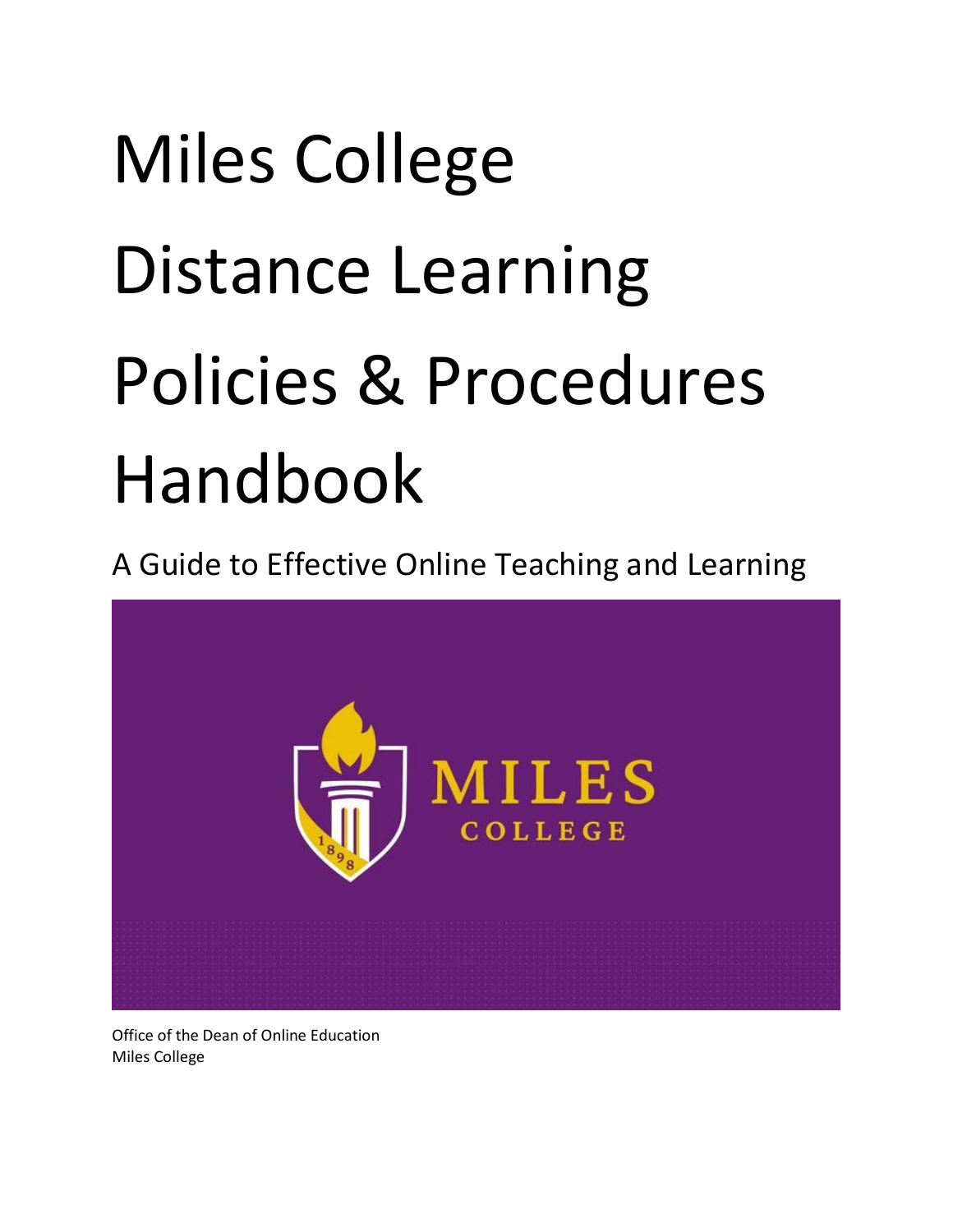## **Introduction and Purpose**

The goals of the Miles College Distance Learning\* Policies and Procedures Handbook are to:

- Articulate the mission and goals of Miles College Online Education as an integral part of the overall mission and goals of Miles College
- Inform faculty about mandatory policies and procedures that relate to distance education and how those should be incorporated into online course design and delivery
- Provide up-to-date and effective faculty development resources to enhance online faculty teaching and student learning
- Provide the technological infrastructure, pedagogical support and training required for the success of online faculty and students

### **Contact Information**

Dr. Vidal Adadevoh Dean of Online Education, Continuous Education, and Workforce Development vadadevoh@miles.edu 205-929-1603

**Definition of Distance Education:** Distance education is a formal educational process in which the majority of the instruction (interaction between students and instructors and among students) in a course occurs when students and instructors are not in the same place. Instruction may be synchronous or asynchronous. A distance education course may use the internet; one-way and two-way transmissions through open broadcast, closed circuit, cable, microwave, broadband lines, fiber optics, satellite, or wireless communications devices; audio conferencing; or other digital media if used as part of the distance education course or program.

**Learning Management System:** Miles College Online Education uses the Blackboard Learning Management System (LMS) for the delivery of its Distance Education.

**Mode of Delivery:** Miles College Online Education offers fully online asynchronous classes. However, some classes may require some online synchronous activities. These instances are indicated in the schedule of classes.

**Duration, Rigor and Breath of Online Classes:** Online classes run for 8 weeks. Each distance education program results in learning outcomes appropriate to the rigor and breadth of the degree awarded. Each program offered through distance education has procedures in place to collect and review identified student learning outcomes and to identify program improvements based on the data collected.

\*Distance Education, Distance Learning and Online Education will be used interchangeably throughout this document.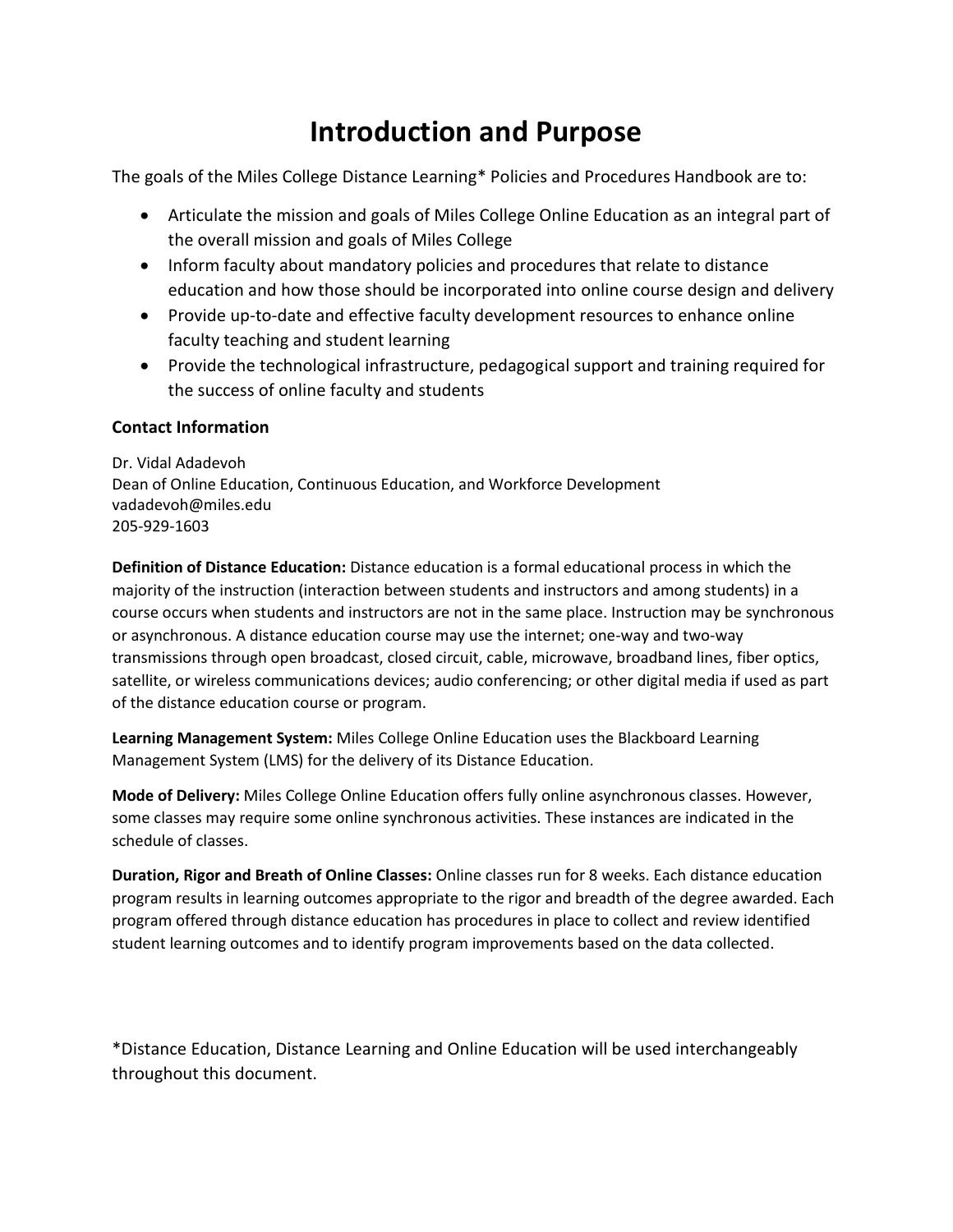## **Mission and Goals of Miles College Distance Learning**



This handbook is current as 2022 and is subject to change.

The Mission of Miles College Online Education (MCOE) is consistent with strategic goal number seven of the college, which is to transform the campus with new and improved infrastructure, facilities, and technology based instruction and learning. By adopting best practices in the distance learning environment, MCOE provides student-focused top quality education to students, anytime, and anywhere.

The Goals of Miles College Online Education are as follows:

- Offer courses and programs to students who are unable to attend traditional face to face classes.
- Provide state of the arts resources and support to enhance student success.
- Ensure faculty effectiveness through up-to-date training, state of the arts resources, and support.

Miles College Online Education is member of the National Council for State Authorization Reciprocity Agreements (NC-SARA). NC-SARA provides national leadership over the reciprocity agreements for distance education regulation among U.S. member states. In collaboration with four regional compacts and a broad array of higher education stakeholders, NC-SARA helps ensure alignment on core elements and requirements of SARA, supports quality assurance and consumer protections for students, and increases the value of credits earned through distance education programs.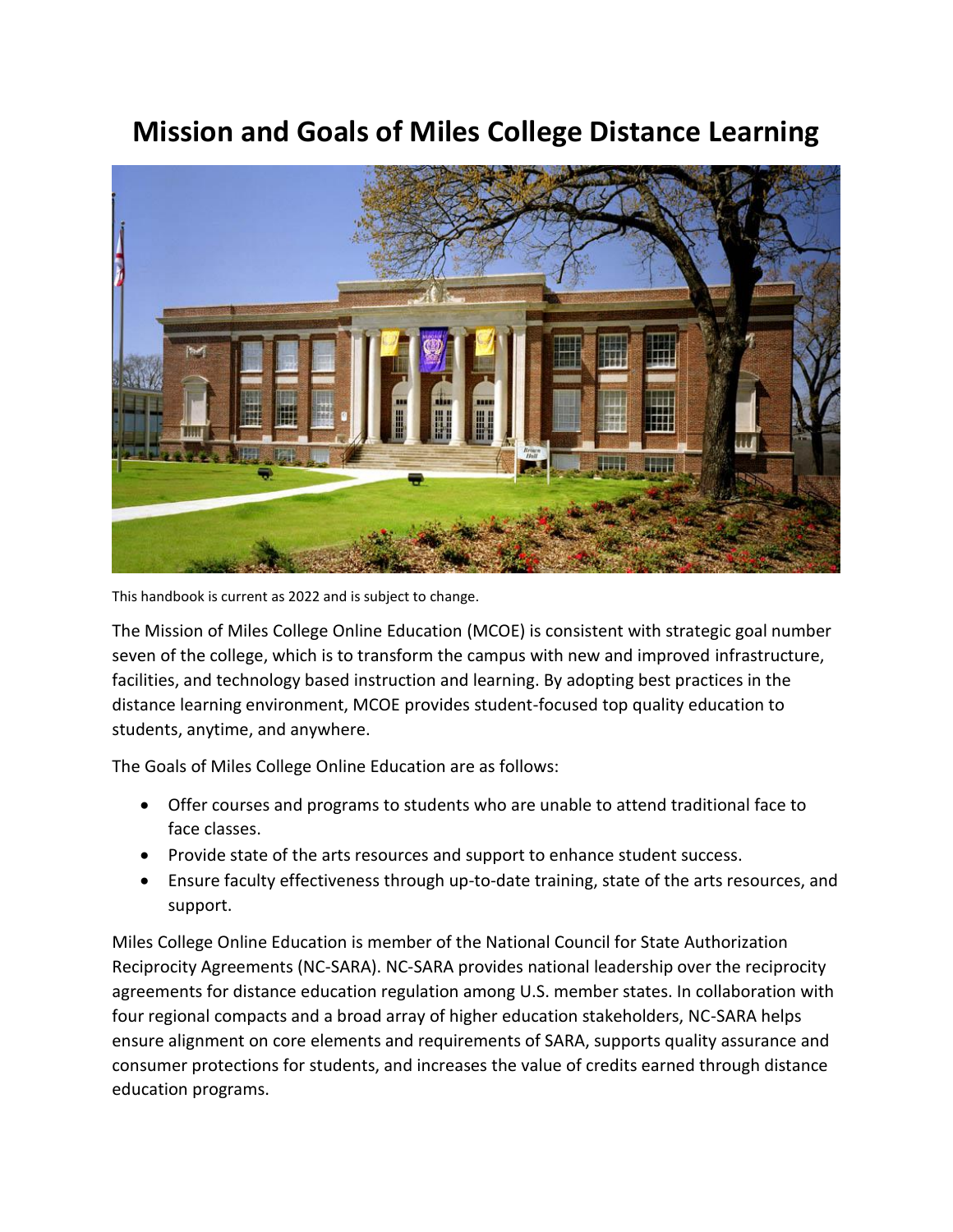# **Miles College Online Education**

Miles College Online Education offers three undergraduate programs at the baccalaureate level based on a minimum number of 120 semester credit hours required to complete a specified major. These are Business Administration, Criminal Justice, and Psychology.

The minimum hours to complete a degree program is ensured through the degree approval process. Within this process, the Pre-Instructional Council Checklist Form is used to evaluate the prerequisites to be met before a change in a course or program is considered. One of such requirements is the minimum number of hours offered for the program. Therefore, the plan of the degree includes hours allocated to courses on each level of the degree plan.

The designated numbers range from 100 level courses to 400 level courses that represent the freshman, sophomore, junior, and senior classifications. Further, a substantial component of each undergraduate degree, through the general education offerings (100-200 level courses), ensures breadth of knowledge. The upper level specific major offerings (300-400 level courses) build on the core competencies of the general education offerings.

Academic credit is awarded on the credit hour system in which one credit hour is equivalent to at least one contact hour per week. Regardless of the delivery method, all instructional courses, weekend and online, are equivalent to traditional classroom courses in terms of desired student learning outcomes, course objectives, assessment of learning, and use of assessment results. Required hours for a program are discussed at the different levels of the process for establishing a new program to safeguard the College's required minimum hours. Program paradigms and degree plans specify the length of time to complete program requirements. A safeguard for program hours that adheres to at least 120 credit hours is indicated in the Miles College Catalog under Graduation Requirements.

Students learn of required hours of programs from the Miles College Catalog and their degree plans, which are provided to them by Program Coordinators. Faculty members learn about the process for establishing new programs and concentrations during new faculty orientation, divisional meetings, and faculty meetings. The process is also published in the Miles College Substantive Change Procedure. To ensure coherent course of study, compatibility with the College's mission and goals, along with course offerings in the fields of study appropriate to higher education, all programs go through a rigorous process of approval as defined by the College. Within this process, a Pre-Instructional Council Checklist Form is used to evaluate the requirements to be met before a change in a program is considered.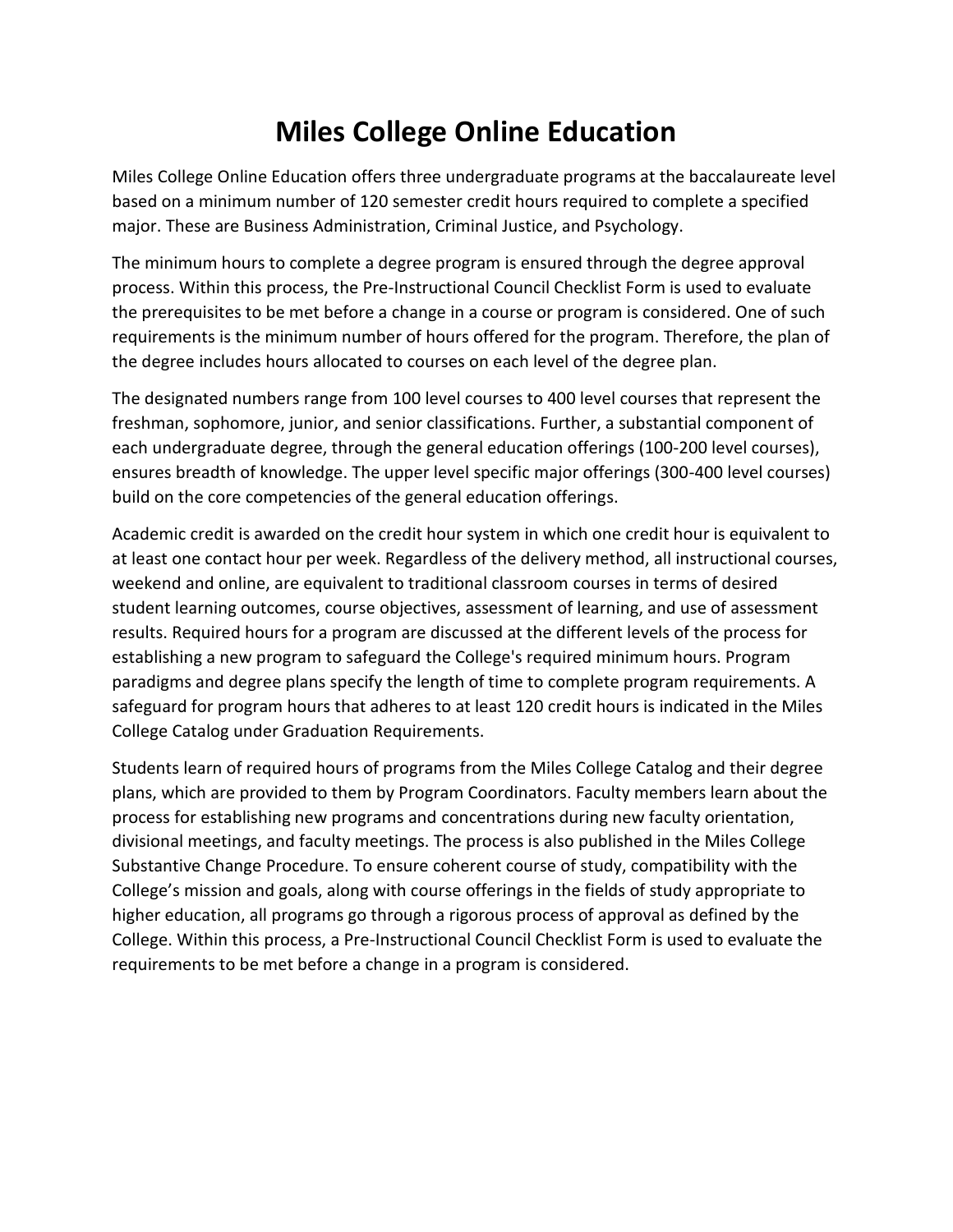# **Miles College Online Privacy Policy and Procedures**

Miles College online education understands the importance of privacy and security for distance education students. To protect student privacy and security, Miles College adopted an online privacy policy and procedures. This policy explains how the College collects, uses, and safeguards the personal information provided by our students, faculty, staff, and administration. Miles College's Online Privacy Policy and Procedures are continually assessed against new technologies and business practices. The College uses several methods for protecting the privacy of students, including authentication procedures through the Miles College Student ID system, proctoring services, Blackboard Learning Management System (LMS), and live audio and video features within Blackboard LMS.

Some personally identifiable information will be used by Miles College for the purpose of contacting students regarding requested information and for improving our educational services, marketing, and online services. By using this website, visitors expressly consent to the use of personal information for the purpose of marketing. No confidential, fiduciary, contractual, or other relationship is created between visitors to the website and the College, other than pursuant to this privacy policy and procedures.

### **Collection of personal information**

Miles College collects personally identifiable information that students voluntarily choose to disclose and aggregates information that is automatically collected when the website is visited. Personally identifiable information refers to information that is specific to an individual and is collected when information is requested from the College. This information can include the name, address, phone number, current email address, programs of interest, and other information that is provided. Email addresses and messages may be retained from correspondence with the College. Like many websites, the College uses "cookies." Cookies are small programs that are used to identify website visitors. These programs are stored on the visitor's hard drive, enabling the College to recognize visitors and pass information to different portions of the College's website. Users must be aware that aggregate information that is automatically collected can be tied back to them. Cookies can be disabled by going to the toolbar and clicking on the "help" button. Users can then follow the instructions given to prevent the browser from accepting cookies.

### **Use of personal Information**

Personal information is used to contact students regarding educational opportunities and products offered by Miles College. Miles College may store collected information for the purpose of communicating with students about the programs and services offered by the College. Page 2 of 4 Additionally, the College uses personal information for purposes of administering business activities and providing customer service to our students. Occasionally,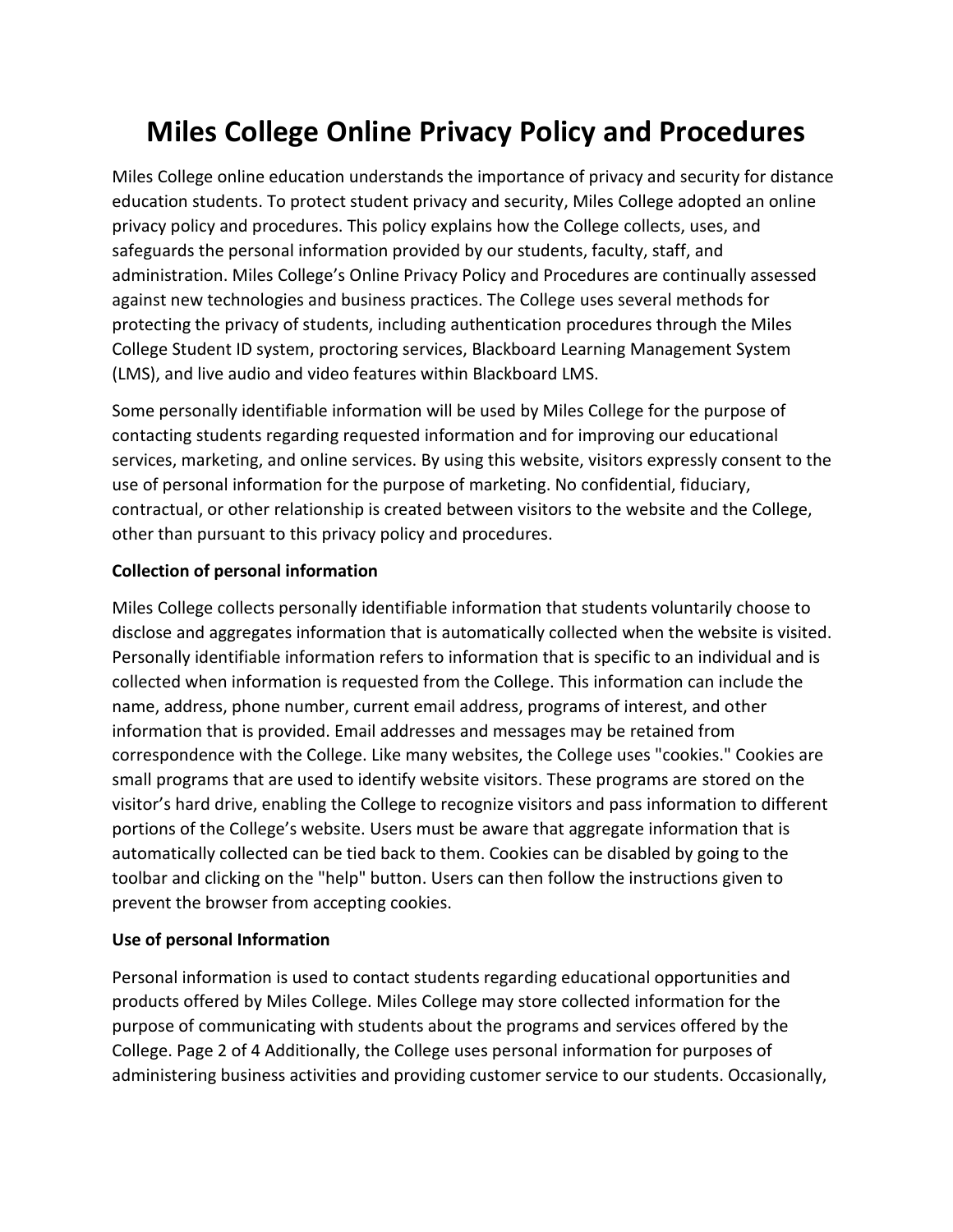the College may also use the information collected to notify students about important changes to the website, new services, and other opportunities.

### **Sharing information with third parties**

Miles College may share collected information with third-party service providers for the limited purposes of communicating with students regarding the educational programs and services offered. The College cannot and does not make any representations about the practices and policies of these companies which are not subject to the Miles College privacy policy.

### **Protection of personal information**

Miles College may utilize encryption/security software to safeguard the confidentiality of personal information collected. This software provides a limited degree of protection against unauthorized access or disclosure, as well as accidental loss, alteration, or destruction.

### **Legally compelled disclosure of information**

Miles College may release any private information about students when the College believes release of information is appropriate to comply with the law; to enforce or apply the College's privacy policy and/or other agreements; or to protect the rights, property, or safety of faculty, staff, students, and others.

### **Sites linked to this website**

Users should be aware that upon navigating from the College's website to another site, the College's privacy policy is no longer in effect. The College is not responsible for the privacy practices employed by other sites, nor the information or content contained therein. Please read over the rules and policies of these other sites before proceeding.

### **Family Educational Rights and Privacy Act (FERPA)**

Miles College complies fully with the provisions of the Family Educational Rights and Privacy Act (FERPA), 20 U.S.C. 1232g. This act protects the privacy of student education records by requiring, with certain limited exceptions, that the student's consent must be obtained before disclosing any personally identifiable information in the student's education records.

The Registrar has been designated as the FERPA officer for the College. Further information about policy and procedures with respect to privacy of student records may be obtained from the Office of Academic Records. The Office of Academic Records will inform college division chairs, deans, and administrative officers when changes to the policy are made.

### **Miles College Student ID Number**

Prospective students, both distance education and traditional on-ground, are assigned a randomly selected 5-digit M-Number, formally known as a student identification number, after acceptance to the college. The number is created by the College's Client Relationship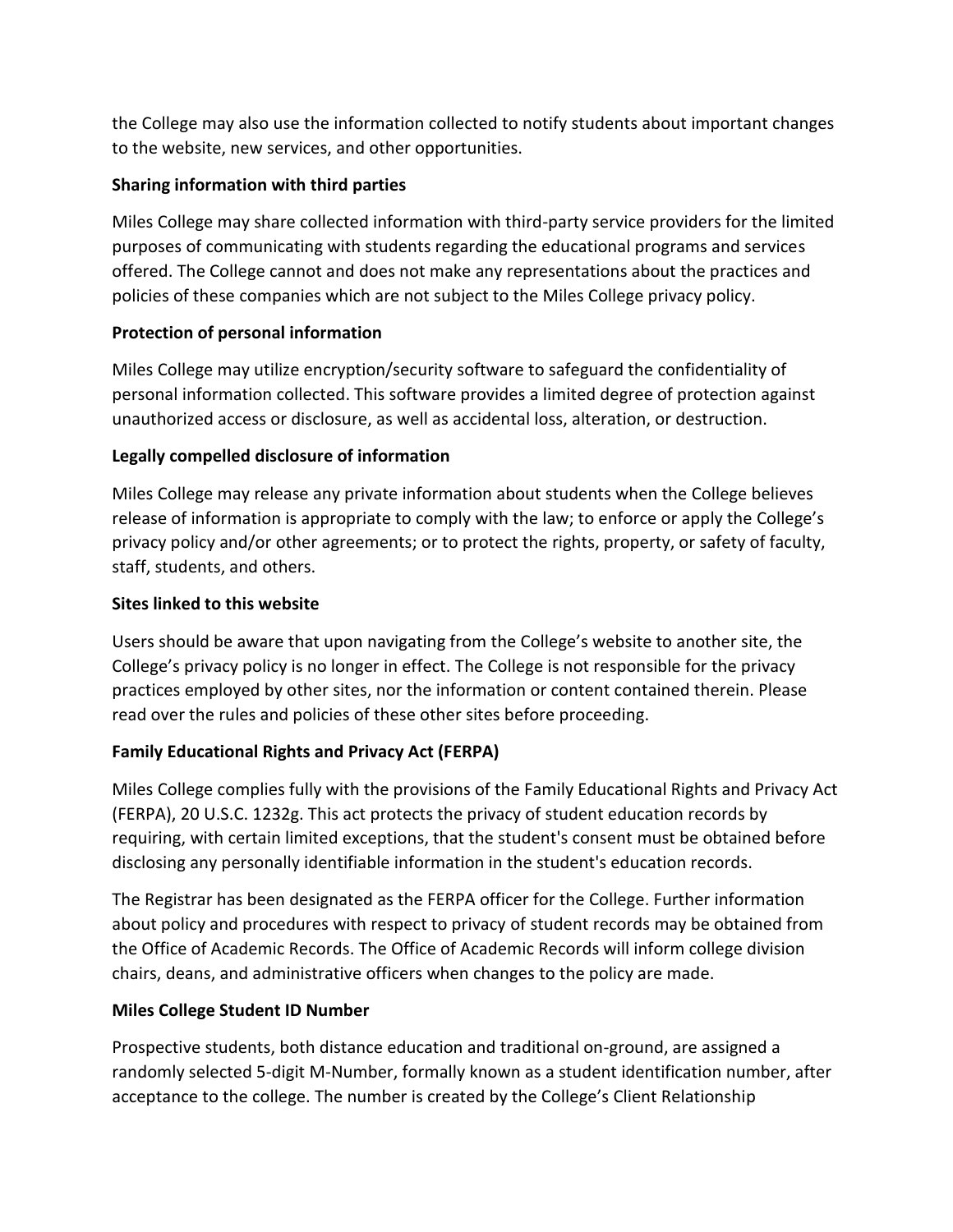Management System and is maintained by the College's Information Technology Department. The M-Number is the student's official college identification number used to access the student's information and other College resources.

### **College Student Portal (Bears Den)**

Bear's Den is the college's official student portal to a variety of self-service tools. Students are granted access to Bear's Den after the student ID number is assigned. To access Bear's Den, students will use their M-Number as the User ID and their six-digit date of birth for their pin number, in the form of two digits for the month, two digits for the date of birth, and the last two digits of their birth year. After the initial sign in, students are prompted to create a new password. The student-created password can be reset at any time back to the date of birth, if necessary.

### **College Email Account**

Official college email accounts are available to validated students. Student's college email addresses are in the form of student's first initial, student's full last name and the last 4 digits of the student's M-Number, from their student account number, @miles.edu. The official college email address will be maintained by the college's Information Technology Department and is automatically generated by the college's Client Relationship Management System.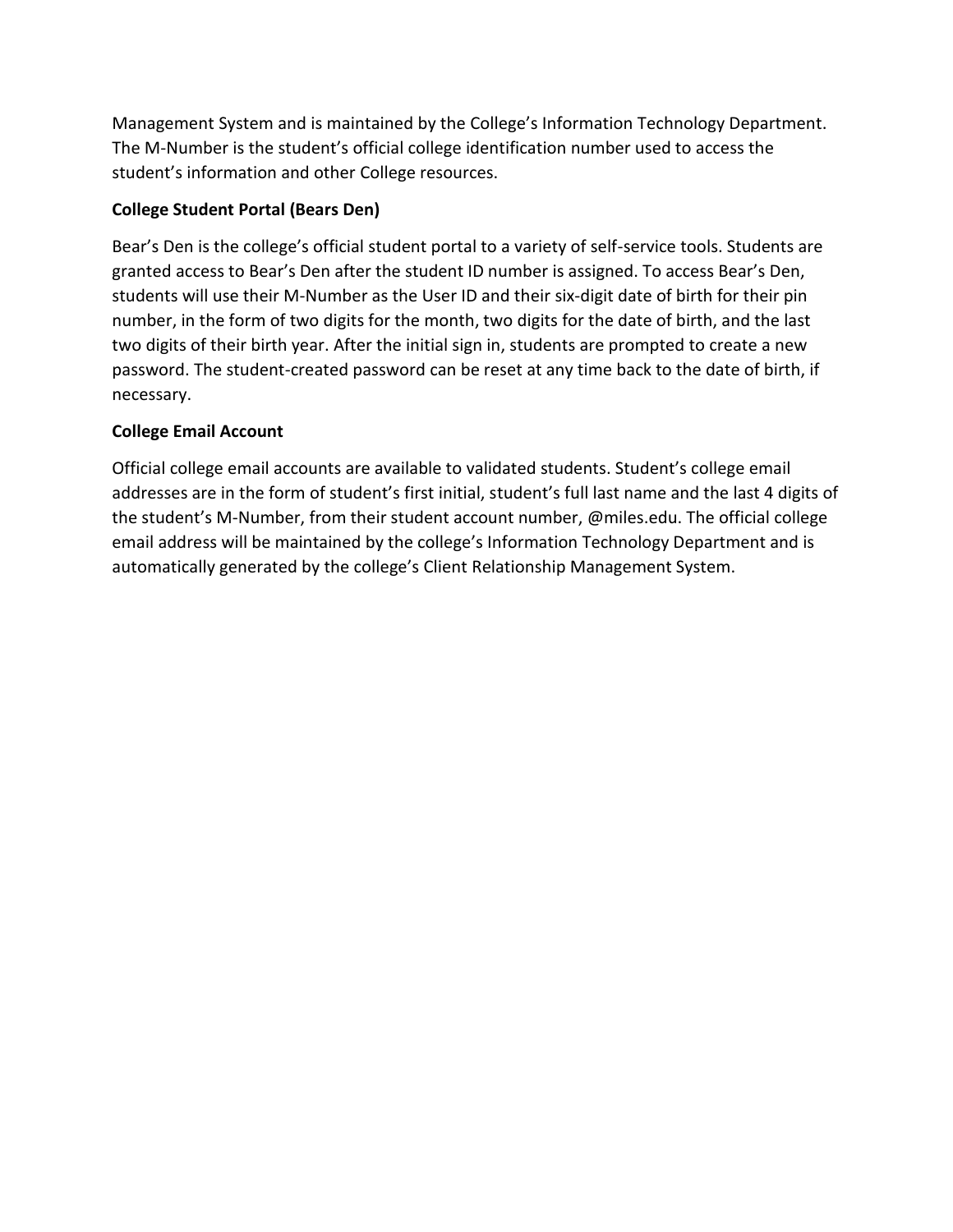# **Miles College Online Education Attendance Policy**

Miles College expects students to participate in all instructional activities irrespective of delivery method. Miles College Online Education understands the importance of attendance for distance education students and applies this to the virtual environment.

An academic week for Online courses is from Monday 12:00 am EST to Sunday at 11:59 pm EST (7 calendar days). Attendance is recorded for the day the action was completed regardless of the day a particular assignment or item was due. Additionally, items submitted prior to the official start date or after the official end date of an academic week do not record attendance for that week; rather, they record attendance for the academic week submitted.

In order to satisfy weekly attendance requirements, Online students must complete one or more of the following actions as directed by the instructor: (1) submit an academic assignment; (2) submit a quiz or an exam, or; (3) participate in a posted online academic discussion.

Weekly attendance participation must be within the Blackboard online learning management system. Logging into the online class without active participation (as described above) does not constitute official weekly attendance.

#### **Emergencies**

Students are advised to work directly with their instructor as personal emergencies arise that prevent satisfactory class attendance. A student who expects to be absent due to extended mitigating circumstances should contact his/her Success Coach / Advisor, or the Dean of Online Education. Miles College has defined the following as possible extenuating circumstances: serious illness of the student, serious illness of a member of the student's immediate family for whom the student is the primary caregiver, death of a member of student's immediate family, military deployment, unforeseen travel requirements, or relocation related to the student's employment. To request an accommodation or waiver based on mitigating circumstances, the student must provide the Success Coach / Advisor, or the Dean of Online Education, and instructor with the appropriate written documentation supporting the student's claim of mitigating circumstances. If the student's request for an accommodation is granted based on the documentation provided, the Success Coach / Advisor, or the Dean of Online Education will notify the student. Students may be required to submit additional documentation before enrolling in subsequent terms to demonstrate that the mitigating circumstance has been alleviated or no longer exists.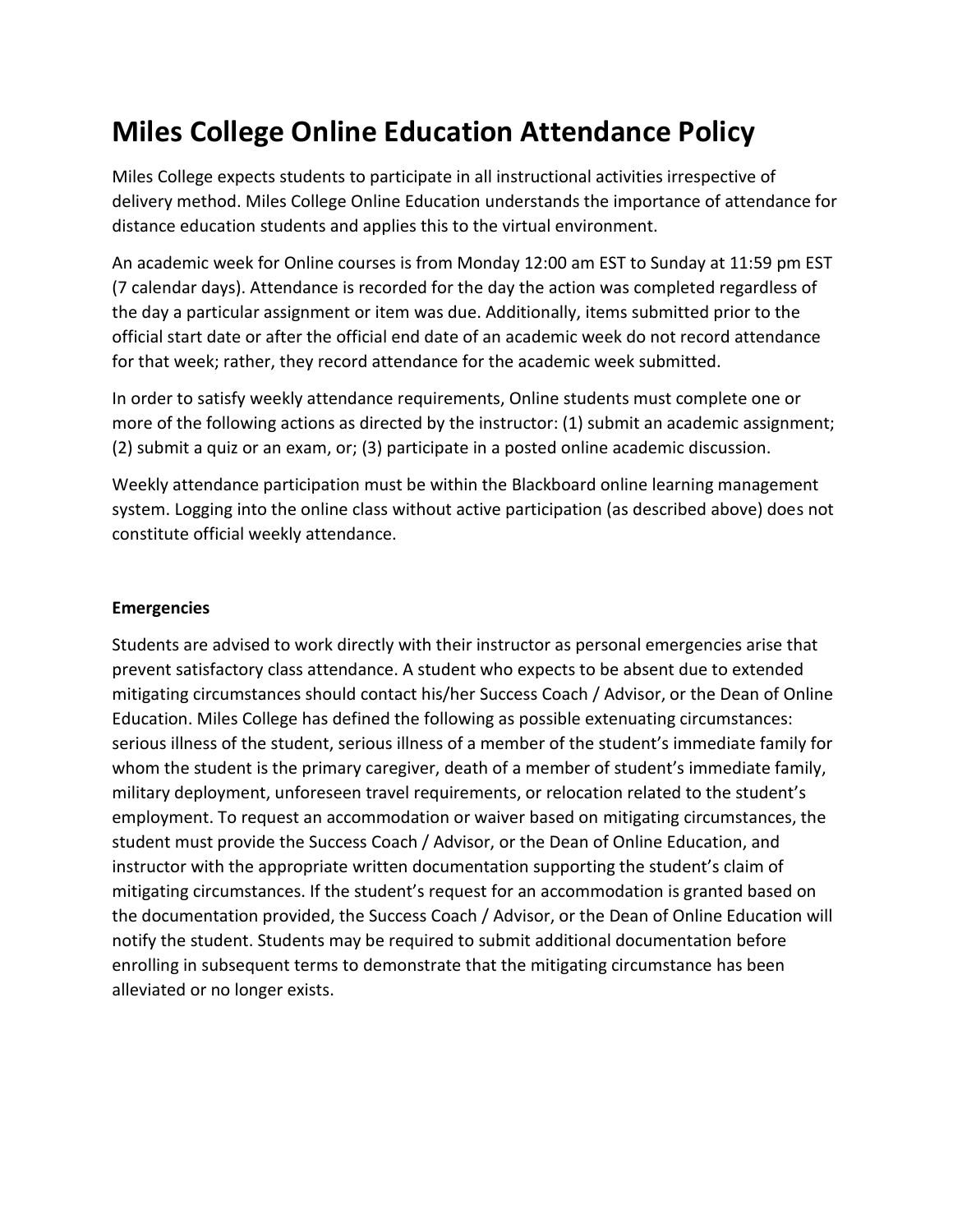# **Responsibilities of the Online Faculty**

The goal of Miles College Online Education is to provide an effective alternative to traditional face-to-face teaching and learning through the use of a web-based distance delivery module. The online faculty and the office of the Dean of Online Education, are responsible for ensuring, through faculty training, best practices, quality of content, effective instruction, student support, and a top-notch infrastructure that all online students receive the same level of education as their traditional counterparts.

### **Before Class Assignment**

Only duly certified instructors are permitted to teach online at Milles College. All prospective online instructors must pass the Miles College Online Education Online Instructor Certification Examination, and meet all requirements established by Miles College Online Education department. This includes a demonstrated competence in the Blackboard Learning Management System (LMS). Online instructors are required to take a refresher certification examination annually in order to continue online teaching.

### **Before Class Starts**

- 1. Review the Master Class Template. Log into the Master Class Template in which you have been registered to get an understanding of what your course shell should look and feel like.
- 2. You may copy a previously created course if it is exactly the same as your current course. Ensure that all edits have been made to update the new course with the latest, content, e-text books, faculty information, dates, schedule…. etc. This could be a major source of student confusion if attention is not paid to even the most minute detail.
- 3. Post your picture so that students can know you even better. It is also a way of setting a good example since you would be requiring them to post theirs.
- 4. All course shells should have completed and published at least three week days before the class starts.

### **Before the first day of Class**

Below is a list of items that you are required to complete in your course shells before the first day of class:

- 1. Professor Information
	- a. Please only use your Miles College email address [\(joe.doe@miles.edu\)](mailto:joe.doe@miles.edu)

b. Add your office hours under the Student Center/Professor Information (phone, and/or virtual, etc.).

c. Let your students know your preferred method of contact. For example, email, text, or phone conversations.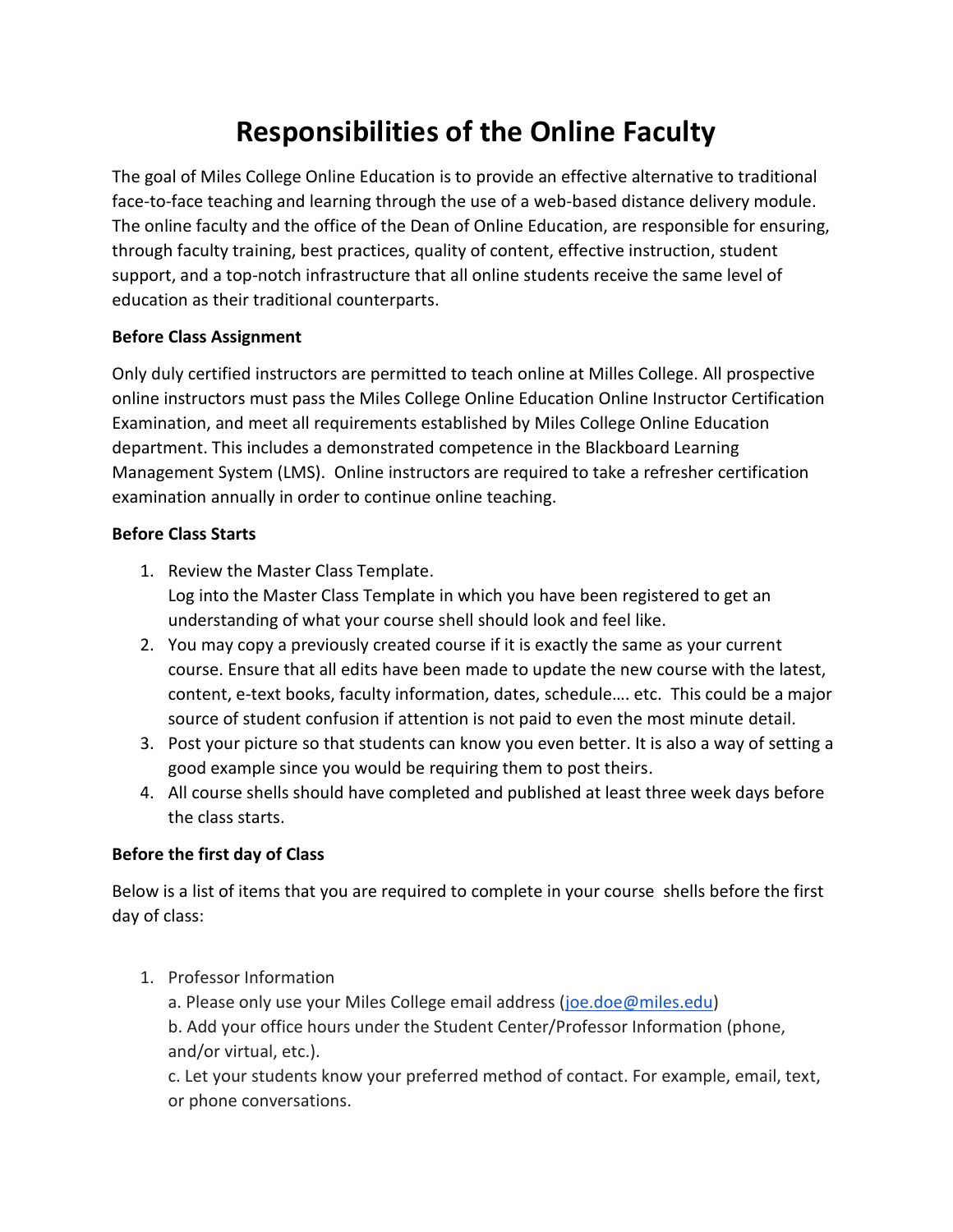d. Include a short bio with your photograph.

### 2. Syllabus

Upload your Syllabus under the Syllabus Link.

### 3. E-textbooks

Please make sure that all e-textbooks are loaded in your course shells. However, should any student have any e-book challenges, please direct them to me or Dr. Syed Raza.

### 4. Welcome to Class Announcement

a. Post a Welcome Message in the Course Home / Announcement. Please use a video message for better impact. Request that the students respond with a video message of their own. This would help meet one of our SACSCOC Accreditation standards (10.6), which require identification of online students.

b. In this message you could add a brief explanation of the class objectives and weekly activities to be completed during the term.

c. Please do not just copy and paste the weekly tasks from the syllabus.

d. Post this message before the first day of class in the course shell.

e. Include a short bio with a nice professional picture of yourself.

f. Please present yourself as the academic expert that you are (qualifications and teaching experience, you can talk about your passion for teaching here.)

### 5. Week by Week link

Please edit the week by week links on the left hand panel to reflect the correct week by date. This link should lead to a page that clearly shows students what is required of them for that week. See example below:

Click Here for Week 1 (Jan 10 – Jan 16) Click Here for Week 2 (Jan 17 – Jan 23) Click Here for Week 3 (Jan 24 – Jan 30) Click Here for Week 4 (Jan 31 – Feb 6) Click Here for Week 5 (Feb 7 – Feb 13) Click Here for Week 6 (Feb 14 – Feb 20) Click Here for Week 7 (Feb 21 – Feb 27) Click Here for Week 8 (Feb 28 – Mar 4)

### 6. Plagiarism Policy

Post your plagiarism policy for all written assignments under the Student Center area.

### 7. Safe Assign

Please enable SafeAssign in Blackboard for every written assignment to avoid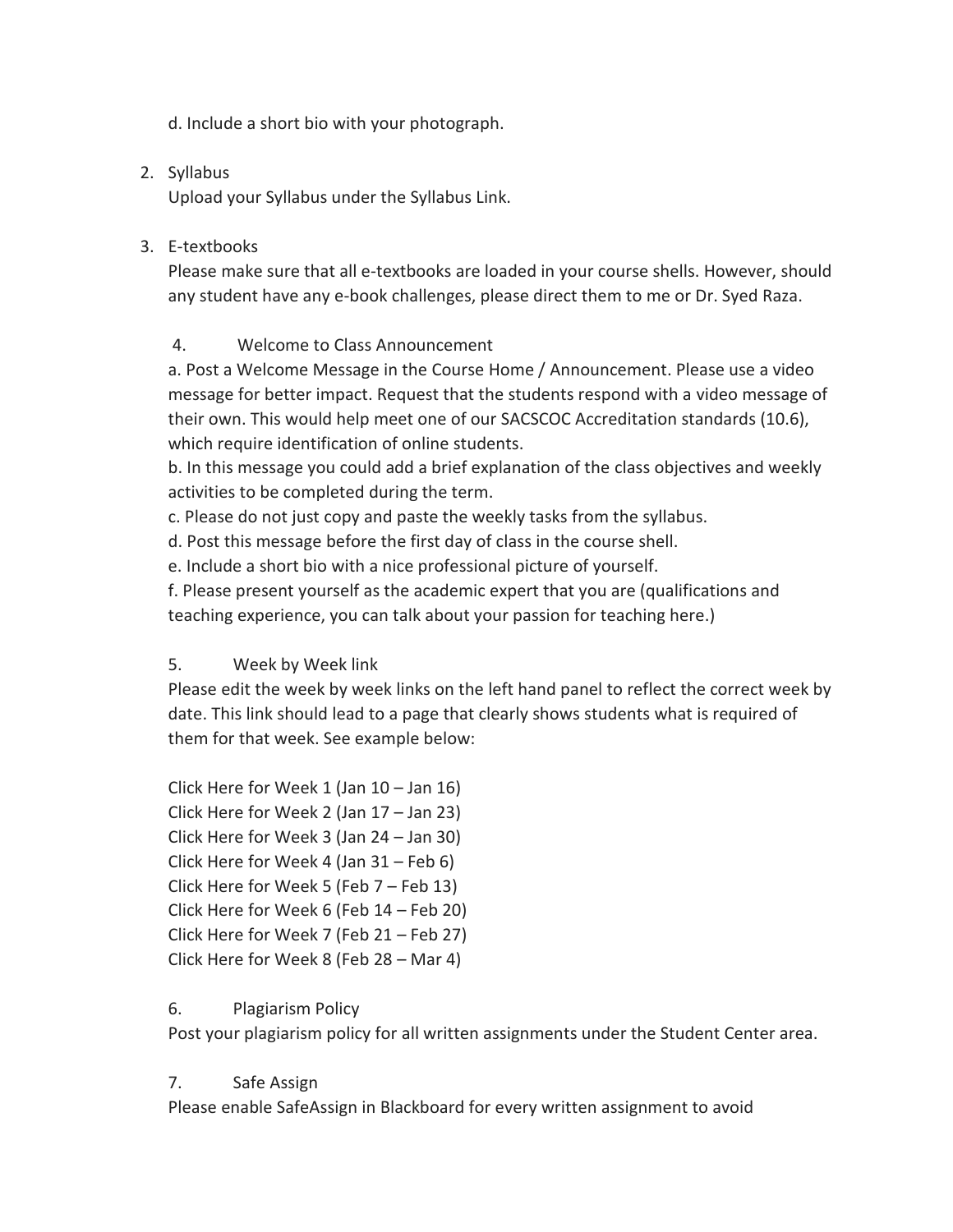plagiarism. Research shows that most students who plagiarize are unaware of what it is. I recommend you give an opportunity for a resubmission without penalty for a first occurrence.

### 8. ProctorU Proctoring

Please plan to use ProctorU for two of your tests or exams. This requirement demonstrates the integrity to our assessments and serves as online student identification as required by SACSCOC.

### 9. Video Presentation

Please require at least one video presentation of your students. This serves to meet an important learning outcome while meeting the SACSCOC requirement of proving that the online student who registered for the course is the one receiving grade for the course.

### 10. Test Banks

If you plan to use Cengage Provided Test Banks for assessment, please access them through your course shell at "Partner Content," then "Content Market." Do not access them through the Cengage website or MINDTAP

### 11. Discussion Grading Rubric

a. Add your class participation guidelines under the Student Center area.

b. Post your grading rubric.